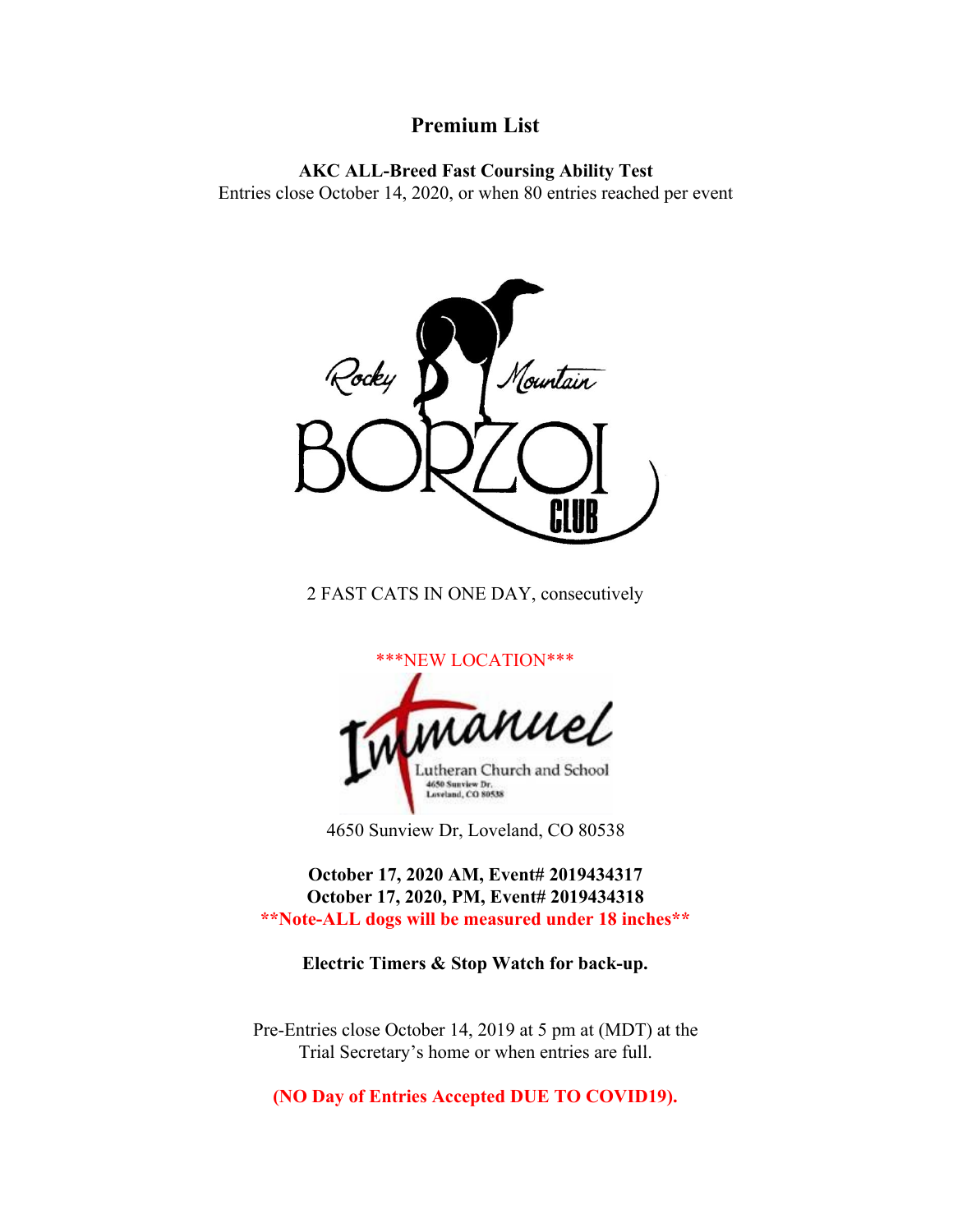Permission has been granted by the American Kennel Club for the holding of this event under American Kennel Club Rules and Regulations

#### **RMBC OFFICERS**

President- Amy Sorbie Vice President- Richard Fundom

Secretary –Lyn Hoflin Treasurer- Diana Bates

## **FIELD TRIAL CHAIR**

Pam Buffington, PO BOX 716, Wellington, CO 80549, [horseandhoundborzoi@gmail.com](mailto:horseandhoundborzoi@gmail.com)

# **FIELD TRIAL SECRETARY (FTS)**

Kim Plache, 1909 W 23<sup>rd</sup> St, Loveland, CO 80538-3032, [cherryhillborzoi@gmail.com](mailto:cherryhillborzoi@gmail.com)

**Field Committee:** Dick Sprague, Barb Matheson, Lyn Hoflin

**Huntmaster:** Kim Plache, Joyce Law, Jay Matheson

**Lure Operators:** Richard Fundom, Pam Buffington, Janice Haldi and David Westfall

Coursing is an athletic activity that can tax a dog's physical strength. Dogs that are overweight and/or out of condition may be at greater risk of injury and exhaustion. The inspection committee has the authority to disallow a dog's entry into a test and, in such instances; applicable entry fees will be refunded. A bitch in season, lame or unfit dogs will be excused with entry refunded. Please do not bring bitches in season to the test.

# **ENTRY FEE**

# **\$20 PER DOG PER EVENT WHICH INCLUDES THE \$3.50 AKC recording fee, but does NOT include the \$3 PayPal fee if you use that method of payment.**

| <b>MAIL ENTRY + CHECK</b>        | <b>EMAIL ENTRY + PAYPAL</b> |  |
|----------------------------------|-----------------------------|--|
| 1 $\log$ = \$20                  | 1 $\log$ = \$23             |  |
| $2 \text{ dogs} = $40$           | $2 \text{ dogs} = $43$      |  |
| $3 \text{ dogs} = $60$           | $3 \text{ dogs} = $63$      |  |
| add \$20 for each additional dog |                             |  |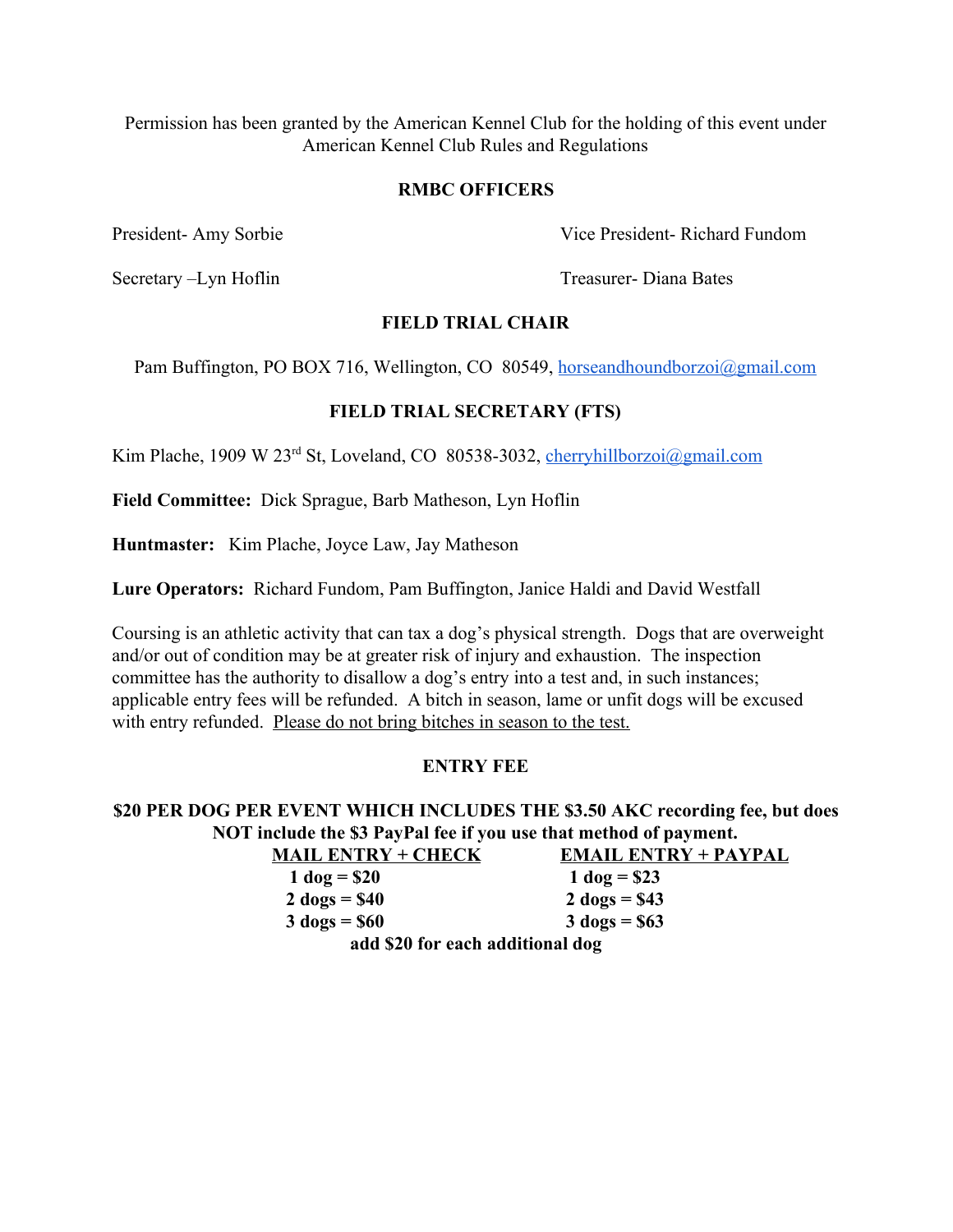#### *!!PLEASE READ ALL INSTRUCTIONS CAREFULLY!!*

**Due to the 2020 COVID19 situation, this year things will be handled differently. Please read this carefully.**

- 1) **Only Pre-entry accepted. No gate entries will be accepted.**
- **2) Please wear a mask at ALL TIMES, unless you are by your vehicle or have health issues that you cannot wear a mask.**
- 3) **You will be doing your own dog's test for in-season on bitches.**
- 4) **RMBC Club will not be loaning any equipment.**
- 5) **For dogs that need to be measured, handlers must wear a mask.**
- 6) **There will be no bottled water, pop, snacks or lunch for sale. Please bring your own food and beverages.**
- 7) **The church will allow entrance to bathroom facilities on the West side of the building \*\*NO DOGS ALLOWED IN THE BUILDING\*\***
- **8) Please clean up after your dog & dispose of the waste in proper containers & pick up any trash on the grounds.**
- 9) **If entries are illegible or improperly filled out or unpaid, they cannot be accepted.**

#### COVID 19 EVENT WAIVER

I fully attest to the best of my knowledge that I do not have COVID-19 at the time of attending this event. I also attest that I have NOT been in contact with or exposed to any known carrier of COVID-19 within the past 14 days. I agree that I am attending this AKC event entirely at my own risk and take full responsibility for my own health and safety during this event. I will follow all AKC and host club rules and requirements to reduce any exposure and possibility of contracting or spreading the virus. I will also fully cooperate with any city, county or state guidelines that have jurisdiction in the area in which the event is taking place.

I fully submit that the American Kennel Club (AKC), host club (RMBC), THE venue that I am attending, and any workers or volunteers, are in no way liable for any present or future COVID19 exposure incurred at any time by any person, in attendance or not in attendance, during or after this event.

Print Name: \_\_\_\_\_\_\_\_\_\_\_\_\_\_\_\_\_\_\_\_\_\_\_\_\_\_\_\_\_\_\_\_\_

Signature: \_\_\_\_\_\_\_\_\_\_\_\_\_\_\_\_\_\_\_\_\_\_\_\_\_\_\_\_\_\_\_\_\_\_\_\_\_\_\_\_\_\_\_\_\_\_\_\_

Date: \_\_\_\_\_\_\_\_\_\_\_\_\_\_\_\_

\*\*\*Please complete the form & send it with your entry forms\*\*\*

Early-Entries must be received by October 14, 2020 by 5 pm.

PayPal: [RMBCBates@yahoo.com](mailto:RMBCBates@yahoo.com), \$20 plus \$3 service fee for total, **not per entry.** Send email of entry form, COVID-19 Event Waiver & PayPal receipt to Kim Plache, [cherryhillborzoi@gmail.com](mailto:cherryhillborzoi@gmail.com)

#### -OR SAVE \$3-

Mail Entries, COVID-19 Event Waiver and check to Kim Plache, 1909 W 23<sup>rd</sup> St, Loveland, CO 80538-3032.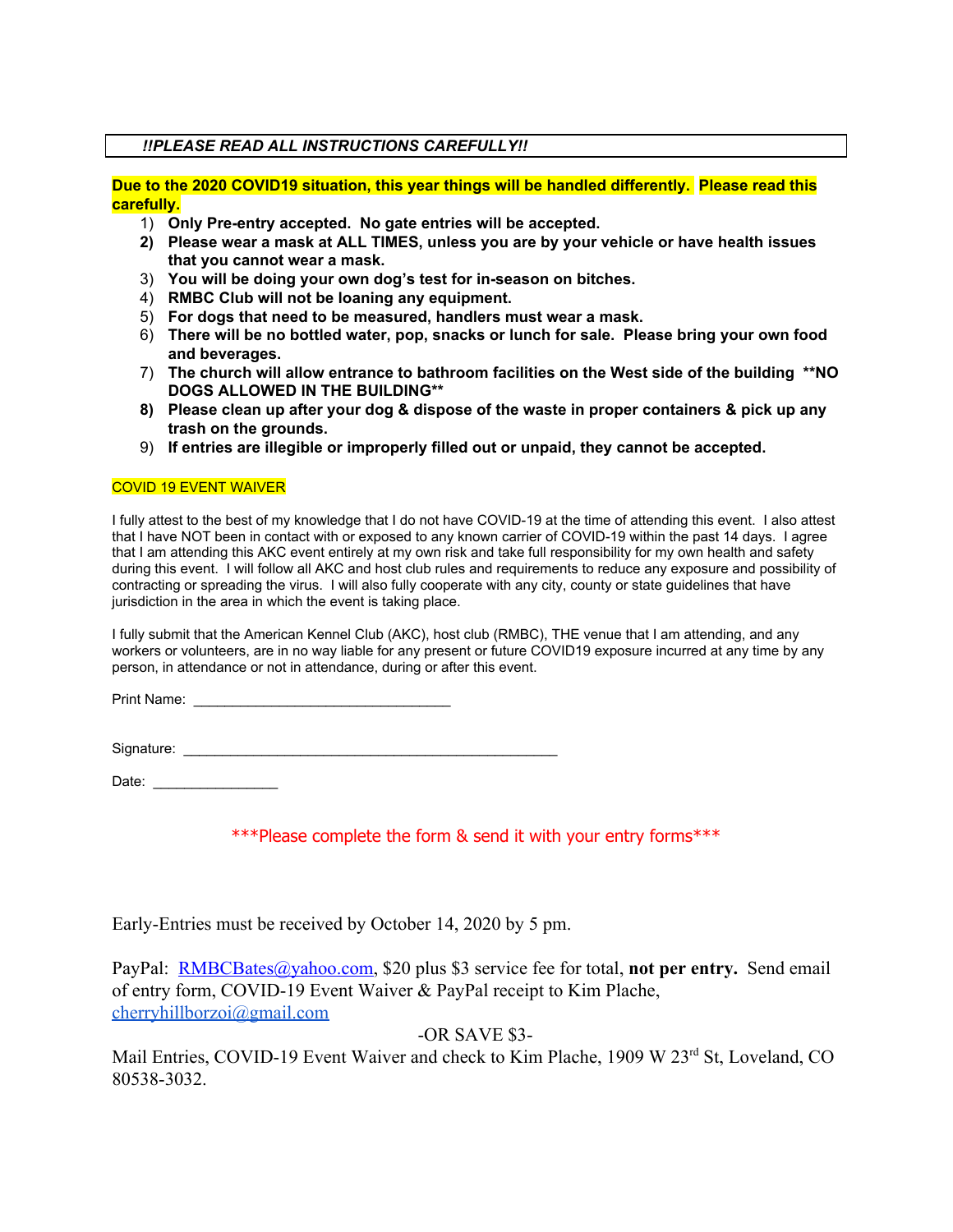# **Conditions of Entry**

Dogs must have an AKC registration number and be at least one year of age on the day of the trial. Dogs may only run once per test. All entries must be accompanied with a check to be valid. A return check is not a valid entry. There will be a \$35 fee for the returned check. Entries received by phone or text will not be accepted incomplete entries or forms without signature will not be accepted. Email entry forms have to accompany a PayPal payment to the trial secretary.

Fast CATs are open to all dogs at least 12 months of age that are individually registered with the AKC, recorded in the Foundation Stock Service (FSS) program, individually registered with a foreign or domestic registry organization whose pedigrees are acceptable for AKC registration, dogs granted a Purebred Alternative Listing (PAL) number, dogs with Limited or Conditional registration or dogs enrolled in the AKC Canine Partners program. Dogs with breed disqualification and monorchid/cryptorchid dogs are eligible to participate.

At roll call, all dogs will be examined for disqualifications. Bitches known to be in season are not to be brought to the trial. At inspection, bitches in season, lame and unfit dogs will be excused and the entry fee refunded.

**Section 14. Conduct of Handlers. (1)** Handlers are not permitted to run down the 100-yard course with a dog during its run. If the course is fenced, this includes both inside or outside the fence. Handlers shall simply release the dog in the starting box and may not run with the dogs within the starting box. Handlers may run within the catchment area as their dog is running the course but not cross the finish line. Cheering, clapping, calling your dog's name, whistling and waving your arms at the end of the course or the start area is allowed. Noise making devices such as whistles, duck calls, electronic calls or other items of this nature are not permitted. The use of toys, treats, flags or other items of this nature are not permitted while the dog is running the 100-yard course, however, they may be used after the dog has crossed the finish line to assist in catching the dog. Should a situation arise where the application of the Regulation is open for interpretation, the event committee shall decide how it will be handled. An explanation shall be submitted to the AKC along with the event results. (2) The second change specifies that Lure Operators cannot operate the lure for a dog they own, co-own or for anyone in their immediate family or household.

**Section 15, Lure Operators.** (new section) Lure Operators shall not operate the lure when a dog owned or co-owned by them or any member of their immediate family or household is running. More than one lure operator may be used during the Fast CAT event. Clubs may, but are not required to list the name of the lure operator in the premium list.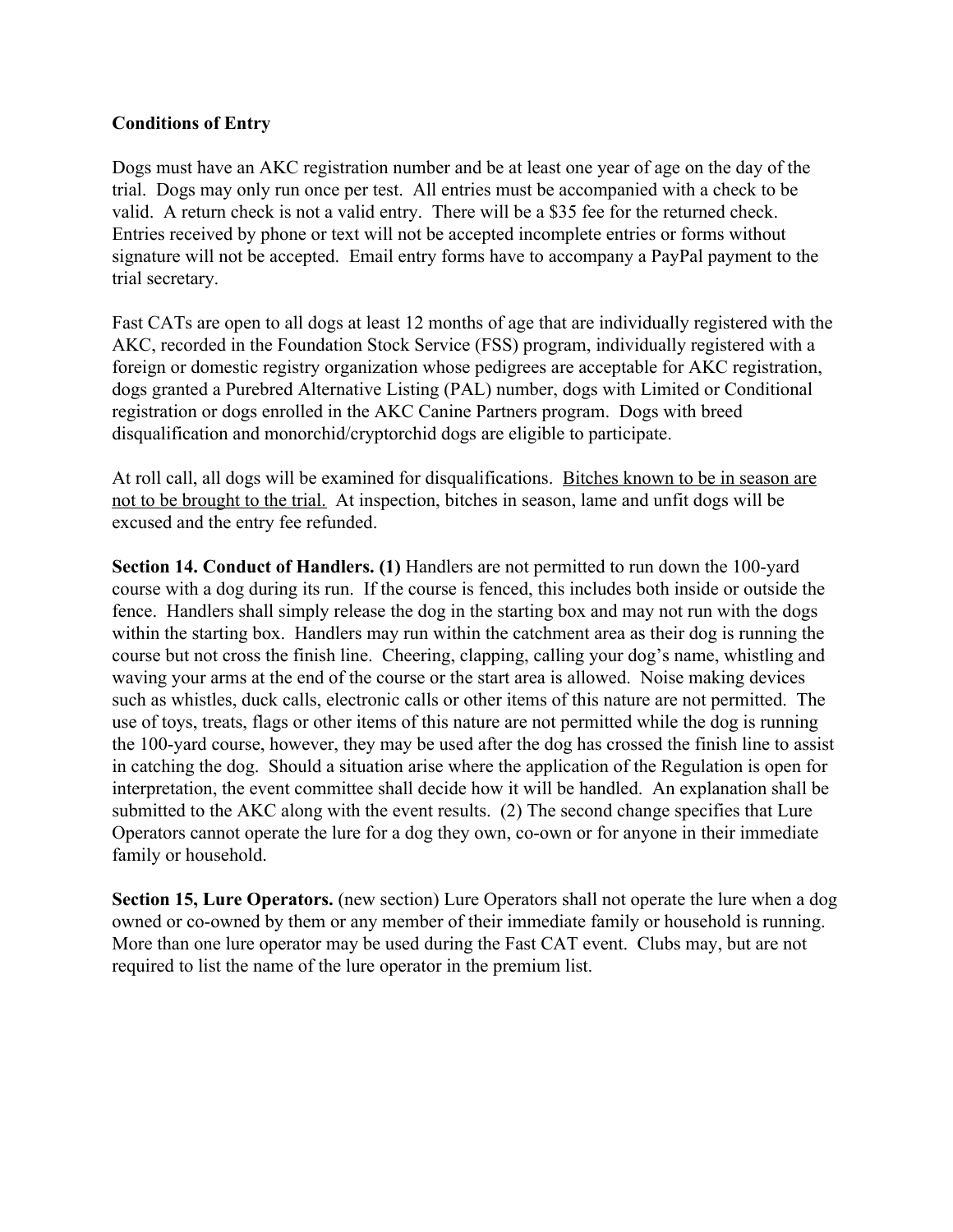#### **Trial Hours**

Grounds will be available by 8:00 AM. Roll call 9 AM. and exhibitor briefing begins no later than 9:30 AM. PM event immediately after AM event. However, exhibitors must notify the Field Trial Secretary of possible conflicts and must work their dog into the running order during the regular test schedule. It is also the responsibility of each entrant to make an effort to be ready when their dog is called to the line.

## **Roll Call & Owner's Meeting**

**AM: Roll Call** by 9 am, **Owner's meeting** no later than 9:30 am. **PM**: **Roll Call, immediately** after the **AM event, Owner's meeting** shortly afterward \*\*\*NO Switching running order unless it goes through Secretary's Desk first\*\*\*

#### **Prizes**

Complete run: flat light blue ribbon. Title: Light Blue Rosette or Black & Gold Rosette

#### **What is a Fast CAT?**

Fast Cat is a timed straight 100-yard dash for dogs. Dogs are held at the start line and the coursing lure is activated prompting the dog to follow, chasing it to the finish line and into a catch pen. The course is fenced and dogs are run individually. Dogs are timed when they complete the 100-yard dash. The time is converted to Miles per Hour (MPH). Formula  $204.545/R$ un Time = MPH

## **MPH x HANDICAP = POINTS** (rounded to nearest  $0.01$ )

Based on the dog's size at the withers a handicap is applied and points are earned:

 $18$ " or greater = Handicap is 1.0 12" or greater = Handicap is 1.5 Below  $12$ " = Handicap is 2.0

**Trial Site Directions: From North: Take I-25 South to Harmony Exit,** Go West to College Ave, turn Left (south), College turns to N Garfield Ave/Highway 287. Turn Left on 50th St (Sinclair Gas Station is on the right), next right is a long driveway when you get to the end, turn left, parking is around the building. **From South:** I-25 North to Eisenhower Blvd/Hwy 34/Estes Park **\*\*construction area, tight off ramp, one lane\*\*** On the ramp using either the 2 left hand lands, you're headed West, about 5 miles turn right on Lincoln/Hwy 34/N Garfield Rd. Once you pass 37th St (Gas Station & Wells Fargo on the left) continue going North and get in the right lane, just before 50th St there is a right turn lane into the church property (if you miss it you can turn right on 50th St) continue East into the parking area.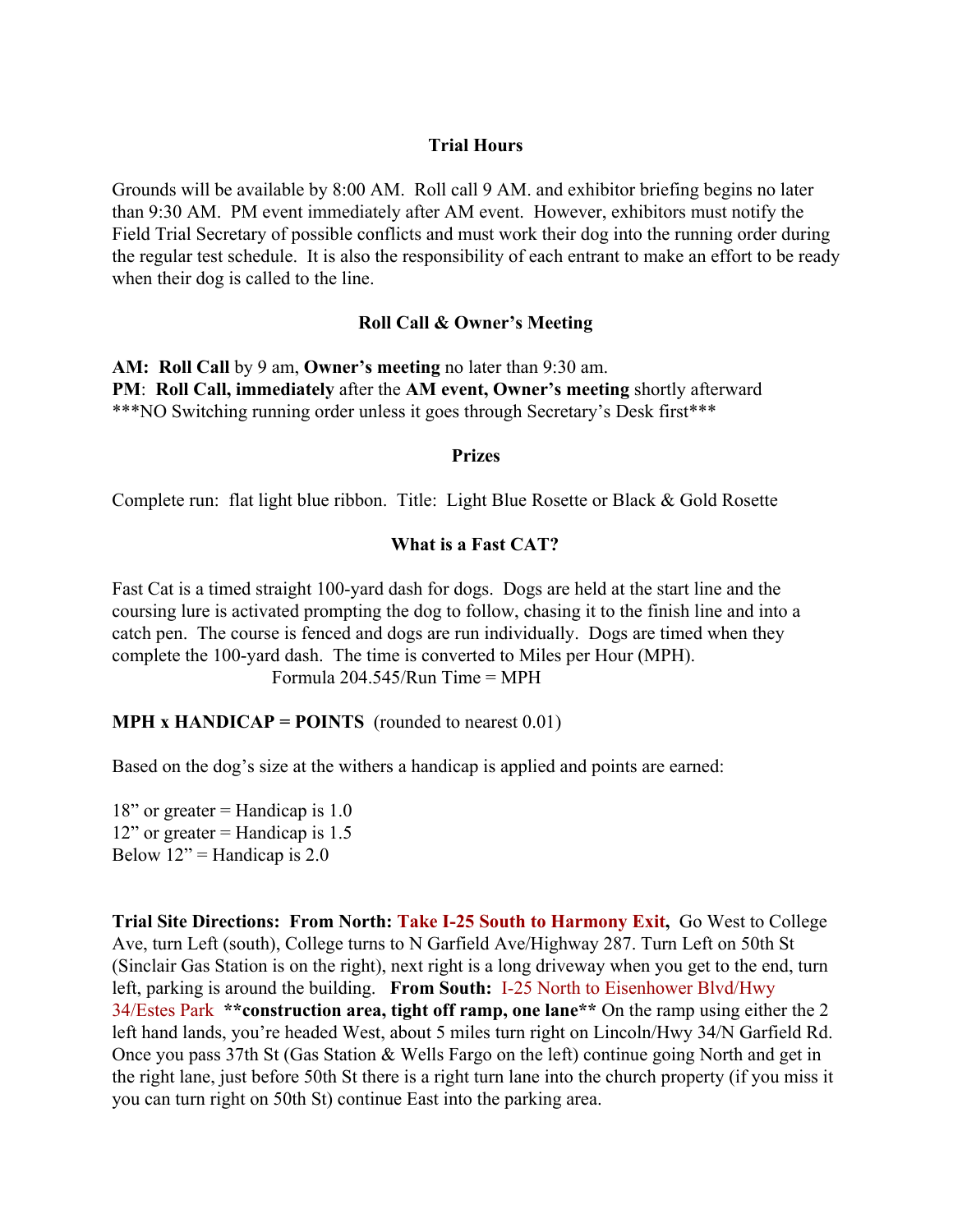#### **Motel information:**

Travel Lodge by Wyndham, 1655 E Eisenhower Blvd, Loveland, 80537, 970-541-9997 \$15 per dog per night (No rooms available this weekend)

Motel 6, 3900 East Mulberry / State Highway 14, Fort [Collins,](https://www.hotelplanner.com/Hotels/3800-in-Fort-Collins-CO.html) COLORADO [80524](https://www.hotelplanner.com/zip/Fort-Collins-CO-hotels-in-80524)

LaQuanta Inn by Wyndham, 1450 Cascade Ave, Lovlend, CO 80538, 970-622-8600

\$25 for one dog, \$40 for 2 dogs (no size limit)

## **Emergency Information:**

(People) McKee Medical Center (3.5 miles), 2000 N Boise Ave, Loveland CO 80538, head South on Hwy 287/Garfield Ave, turn left on 29th St, turn right on Madison Ave, turn left on E 21st St, cross over N Boise Ave.

**(Dogs) VCA Pet Hospital & ER** (1.7 miles), North on Hwy 287/Garfield, left on W 65th St, right on Harrison Ave, right on W 67th Ct, at the end of the cul de sac.

# **RMBC Trial Information**

\*All dogs must be warmed up before and cooled down after running. \*ALL DOGS RUN AT OWNER'S SOLE RISK \*All AKC rules regarding sportsmanship and conduct apply.

This is a snow, rain or shine outdoor event. Please plan accordingly. Please bring your own shade, chairs and water.

The trial grounds are not completely fenced. The Fast CAT course will be fenced.

Electronic timers will be used. A stopwatch will be used for back-up as well.

Dogs must be on lead or crated unless running. No staking out of dogs. A \$5 fine will be assessed for any loose dog on the field that isn't competing, or for an exhibitor caught not picking up after their dog.

**The Huntmaster** is responsible for field safety and therefore he/she is in complete charge of all dogs and handlers on the field. He/she has the authority to stop the lure in any potentially dangerous situation and signal the handler to retrieve the dog off the course.

Persons exhibiting conduct detrimental to the AKC, any dog(s) or other person(s) will be asked to leave the Trial site by the Field Committee, possibly disciplined by the AKC, and entry fees will not be refunded.

No entry fees will be refunded if the event cannot be started or completed by reason of riots, civil disturbances, fire, extreme and/or dangerous weather conditions, an act of God, public emergency, act of public enemy, strikes or any other cause beyond the control of the Club.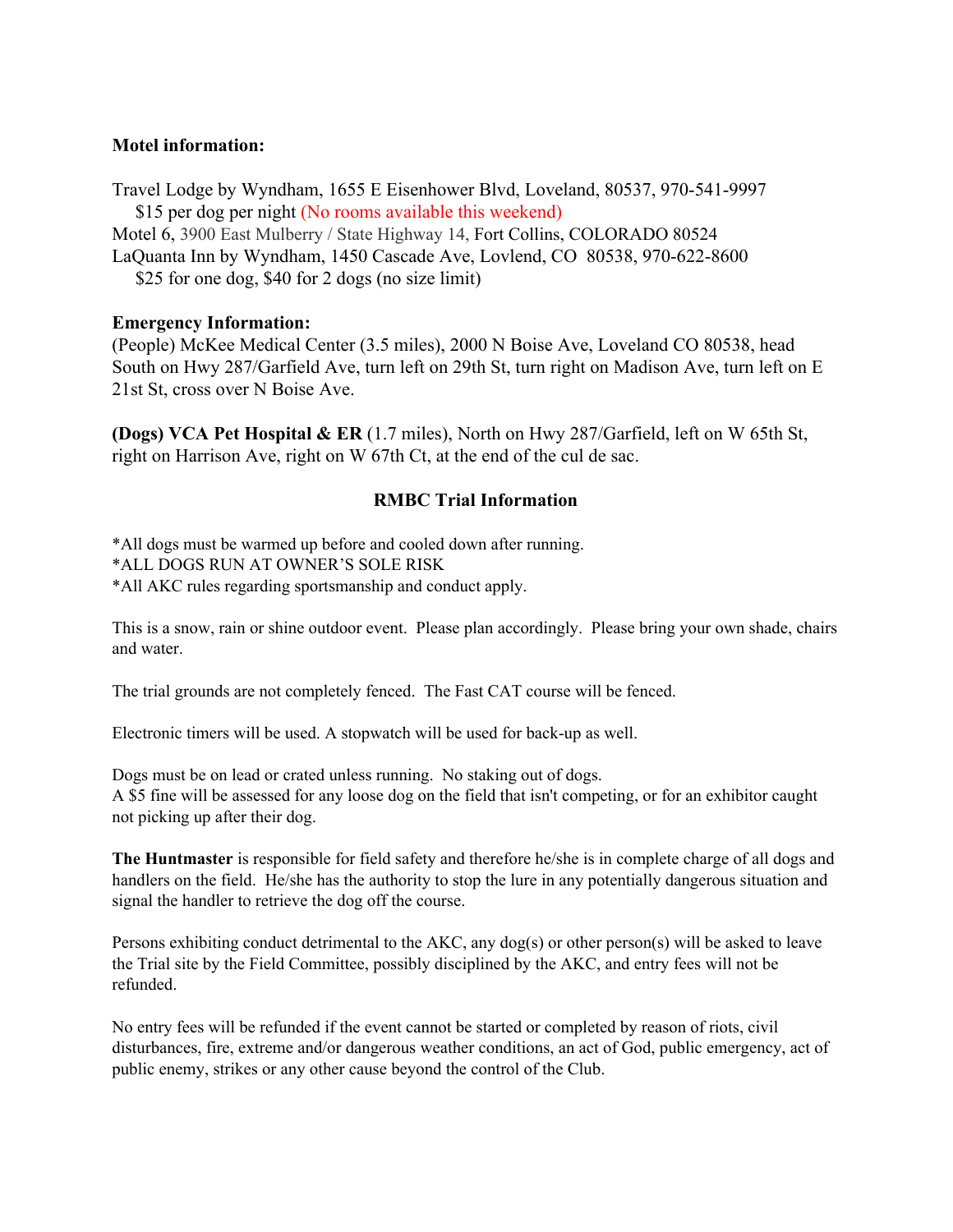The event hosting club, Rocky Mountain Borzoi Club, its agents, members, representatives, volunteers, etc, assume no liability or responsibility for any loss, damage or injury sustained by exhibitors, handlers, or to any of their dogs or property, and further assumes no responsibility for injury of children or spectators before or after this event.

#### COVID 19 EVENT WAIVER

I fully attest to the best of my knowledge that I do not have COVID-19 at the time of attending this event. I also attest that I have NOT been in contact with or exposed to any known carrier of COVID-19 within the past 14 days. I agree that I am attending this AKC event entirely at my own risk and take full responsibility for my own health and safety during this event. I will follow all AKC and host club rules and requirements to reduce any exposure and possibility of contracting or spreading the virus. I will also fully cooperate with any city, county or state guidelines that have jurisdiction in the area in which the event is taking place.

I fully submit that the American Kennel Club (AKC), host club (RMBC), THE venue that I am attending, and any workers or volunteers, are in no way liable for any present or future COVID19 exposure incurred at any time by any person, in attendance or not in attendance, during or after this event.

Print Name: \_\_\_\_\_\_\_\_\_\_\_\_\_\_\_\_\_\_\_\_\_\_\_\_\_\_\_\_\_\_\_\_\_

Signature: \_\_\_\_\_\_\_\_\_\_\_\_\_\_\_\_\_\_\_\_\_\_\_\_\_\_\_\_\_\_\_\_\_\_\_\_\_\_\_\_\_\_\_\_\_\_\_\_

Date: \_\_\_\_\_\_\_\_\_\_\_\_\_\_\_\_

\*\*\*Please complete the form & send it with your entry forms\*\*\*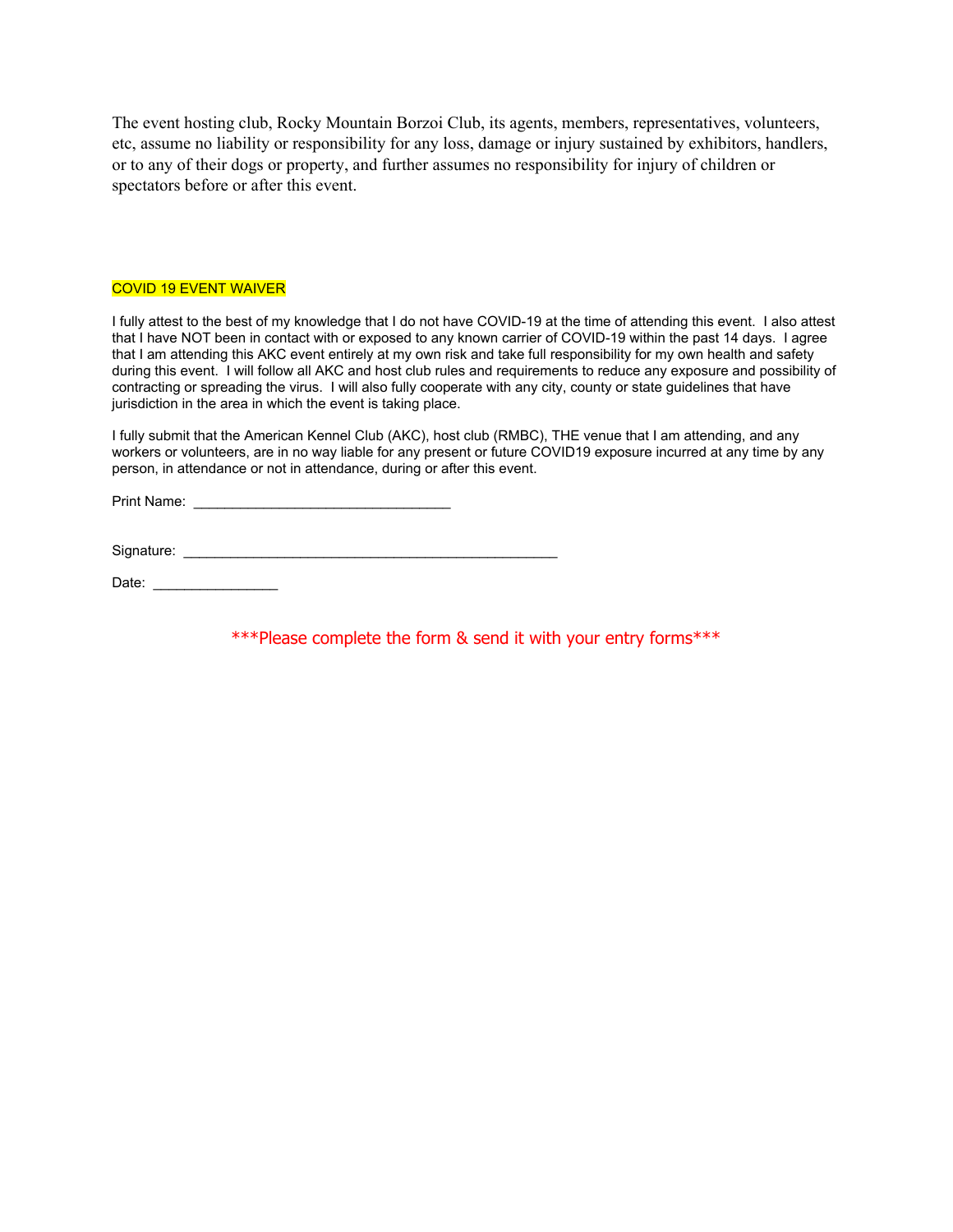#### OFFICIAL AMERICAN KENNEL CLUB LURE COURSING ENTRY FORM

Rocky Mountain Borzoi Club October 17, 2020

Early entries close **[5:00 pm, October 14, 2020]** at the FTS's residence. Entry fees: \$20 per dog per event. NO Day of trial entry. Make checks payable (in US funds) to RMBC and mail to: Kim Plache, 1909 W 23<sup>rd</sup> St, Loveland, CO 80538-3032. PayPal [RMBCBates@yahoo.com](mailto:RMBCBates@yahoo.com) \$3 total fee plus entry, send a copy of payment to [CHERRYHILLBORZOI@GMAIL.COM](mailto:CHERRYHILLBORZOI@GMAIL.COM) along with your entry. The Field Secretary cannot accept conditional, unsigned, incomplete or unpaid entries; please check your completed entry carefully. The Paid Leaders of the Paid Leaders of the Paid Leaders of the Paid Leaders of the Paid Leaders of the Paid Leaders of the Paid Leaders of the Paid Leaders of the Paid Leaders of the Paid Leaders of the P

| Rocky Mountain Borzoi Club                                                                                                                                                                                                                                                                                                                                                                                                                                                                                                                                                                                                                                                                                                                                                                                                                                                                                                                                                                                                                                                                                                                                                                                                                                                                                                                                                                                                                                                                                                                                                                                                                                                                                                                                                                                                                                                                                                                                                                                                                                                                                                                                                                                                                                                                                                                                                                                                                                                                                                                                                                                                                                                                                                                                                                                                                                                                                                                                                                                                                                                                                                                                                                                                                                                                                                                                                                                                                          | October 17, 2020 AM                                   | Event# 2019434317           |  |
|-----------------------------------------------------------------------------------------------------------------------------------------------------------------------------------------------------------------------------------------------------------------------------------------------------------------------------------------------------------------------------------------------------------------------------------------------------------------------------------------------------------------------------------------------------------------------------------------------------------------------------------------------------------------------------------------------------------------------------------------------------------------------------------------------------------------------------------------------------------------------------------------------------------------------------------------------------------------------------------------------------------------------------------------------------------------------------------------------------------------------------------------------------------------------------------------------------------------------------------------------------------------------------------------------------------------------------------------------------------------------------------------------------------------------------------------------------------------------------------------------------------------------------------------------------------------------------------------------------------------------------------------------------------------------------------------------------------------------------------------------------------------------------------------------------------------------------------------------------------------------------------------------------------------------------------------------------------------------------------------------------------------------------------------------------------------------------------------------------------------------------------------------------------------------------------------------------------------------------------------------------------------------------------------------------------------------------------------------------------------------------------------------------------------------------------------------------------------------------------------------------------------------------------------------------------------------------------------------------------------------------------------------------------------------------------------------------------------------------------------------------------------------------------------------------------------------------------------------------------------------------------------------------------------------------------------------------------------------------------------------------------------------------------------------------------------------------------------------------------------------------------------------------------------------------------------------------------------------------------------------------------------------------------------------------------------------------------------------------------------------------------------------------------------------------------------------------|-------------------------------------------------------|-----------------------------|--|
|                                                                                                                                                                                                                                                                                                                                                                                                                                                                                                                                                                                                                                                                                                                                                                                                                                                                                                                                                                                                                                                                                                                                                                                                                                                                                                                                                                                                                                                                                                                                                                                                                                                                                                                                                                                                                                                                                                                                                                                                                                                                                                                                                                                                                                                                                                                                                                                                                                                                                                                                                                                                                                                                                                                                                                                                                                                                                                                                                                                                                                                                                                                                                                                                                                                                                                                                                                                                                                                     | October 17, 2020, PM                                  | Event# 2019434318           |  |
| Location: Loveland, CO                                                                                                                                                                                                                                                                                                                                                                                                                                                                                                                                                                                                                                                                                                                                                                                                                                                                                                                                                                                                                                                                                                                                                                                                                                                                                                                                                                                                                                                                                                                                                                                                                                                                                                                                                                                                                                                                                                                                                                                                                                                                                                                                                                                                                                                                                                                                                                                                                                                                                                                                                                                                                                                                                                                                                                                                                                                                                                                                                                                                                                                                                                                                                                                                                                                                                                                                                                                                                              | Call Name:                                            |                             |  |
| Breed:                                                                                                                                                                                                                                                                                                                                                                                                                                                                                                                                                                                                                                                                                                                                                                                                                                                                                                                                                                                                                                                                                                                                                                                                                                                                                                                                                                                                                                                                                                                                                                                                                                                                                                                                                                                                                                                                                                                                                                                                                                                                                                                                                                                                                                                                                                                                                                                                                                                                                                                                                                                                                                                                                                                                                                                                                                                                                                                                                                                                                                                                                                                                                                                                                                                                                                                                                                                                                                              |                                                       |                             |  |
| FAST CAT Size: __ Under 12" ___ 12" less than 18"                                                                                                                                                                                                                                                                                                                                                                                                                                                                                                                                                                                                                                                                                                                                                                                                                                                                                                                                                                                                                                                                                                                                                                                                                                                                                                                                                                                                                                                                                                                                                                                                                                                                                                                                                                                                                                                                                                                                                                                                                                                                                                                                                                                                                                                                                                                                                                                                                                                                                                                                                                                                                                                                                                                                                                                                                                                                                                                                                                                                                                                                                                                                                                                                                                                                                                                                                                                                   | Dogs will be measured                                 | Over 18"                    |  |
| <b>Registration Number</b><br>AKC#                                                                                                                                                                                                                                                                                                                                                                                                                                                                                                                                                                                                                                                                                                                                                                                                                                                                                                                                                                                                                                                                                                                                                                                                                                                                                                                                                                                                                                                                                                                                                                                                                                                                                                                                                                                                                                                                                                                                                                                                                                                                                                                                                                                                                                                                                                                                                                                                                                                                                                                                                                                                                                                                                                                                                                                                                                                                                                                                                                                                                                                                                                                                                                                                                                                                                                                                                                                                                  | <b>AKC Litter#</b><br>ILP#<br>Foreign# & List Country |                             |  |
| Breeder                                                                                                                                                                                                                                                                                                                                                                                                                                                                                                                                                                                                                                                                                                                                                                                                                                                                                                                                                                                                                                                                                                                                                                                                                                                                                                                                                                                                                                                                                                                                                                                                                                                                                                                                                                                                                                                                                                                                                                                                                                                                                                                                                                                                                                                                                                                                                                                                                                                                                                                                                                                                                                                                                                                                                                                                                                                                                                                                                                                                                                                                                                                                                                                                                                                                                                                                                                                                                                             | Date of Birth:                                        | <b>Bitch</b><br>Dog<br>Sex: |  |
| Full Name of the Dog:                                                                                                                                                                                                                                                                                                                                                                                                                                                                                                                                                                                                                                                                                                                                                                                                                                                                                                                                                                                                                                                                                                                                                                                                                                                                                                                                                                                                                                                                                                                                                                                                                                                                                                                                                                                                                                                                                                                                                                                                                                                                                                                                                                                                                                                                                                                                                                                                                                                                                                                                                                                                                                                                                                                                                                                                                                                                                                                                                                                                                                                                                                                                                                                                                                                                                                                                                                                                                               |                                                       |                             |  |
| Sire:                                                                                                                                                                                                                                                                                                                                                                                                                                                                                                                                                                                                                                                                                                                                                                                                                                                                                                                                                                                                                                                                                                                                                                                                                                                                                                                                                                                                                                                                                                                                                                                                                                                                                                                                                                                                                                                                                                                                                                                                                                                                                                                                                                                                                                                                                                                                                                                                                                                                                                                                                                                                                                                                                                                                                                                                                                                                                                                                                                                                                                                                                                                                                                                                                                                                                                                                                                                                                                               |                                                       |                             |  |
| Dam:                                                                                                                                                                                                                                                                                                                                                                                                                                                                                                                                                                                                                                                                                                                                                                                                                                                                                                                                                                                                                                                                                                                                                                                                                                                                                                                                                                                                                                                                                                                                                                                                                                                                                                                                                                                                                                                                                                                                                                                                                                                                                                                                                                                                                                                                                                                                                                                                                                                                                                                                                                                                                                                                                                                                                                                                                                                                                                                                                                                                                                                                                                                                                                                                                                                                                                                                                                                                                                                |                                                       |                             |  |
| Actual owner(s):                                                                                                                                                                                                                                                                                                                                                                                                                                                                                                                                                                                                                                                                                                                                                                                                                                                                                                                                                                                                                                                                                                                                                                                                                                                                                                                                                                                                                                                                                                                                                                                                                                                                                                                                                                                                                                                                                                                                                                                                                                                                                                                                                                                                                                                                                                                                                                                                                                                                                                                                                                                                                                                                                                                                                                                                                                                                                                                                                                                                                                                                                                                                                                                                                                                                                                                                                                                                                                    |                                                       |                             |  |
| Address:                                                                                                                                                                                                                                                                                                                                                                                                                                                                                                                                                                                                                                                                                                                                                                                                                                                                                                                                                                                                                                                                                                                                                                                                                                                                                                                                                                                                                                                                                                                                                                                                                                                                                                                                                                                                                                                                                                                                                                                                                                                                                                                                                                                                                                                                                                                                                                                                                                                                                                                                                                                                                                                                                                                                                                                                                                                                                                                                                                                                                                                                                                                                                                                                                                                                                                                                                                                                                                            |                                                       | Phone:                      |  |
| City:                                                                                                                                                                                                                                                                                                                                                                                                                                                                                                                                                                                                                                                                                                                                                                                                                                                                                                                                                                                                                                                                                                                                                                                                                                                                                                                                                                                                                                                                                                                                                                                                                                                                                                                                                                                                                                                                                                                                                                                                                                                                                                                                                                                                                                                                                                                                                                                                                                                                                                                                                                                                                                                                                                                                                                                                                                                                                                                                                                                                                                                                                                                                                                                                                                                                                                                                                                                                                                               |                                                       | State:<br>Zip:              |  |
| E-mail                                                                                                                                                                                                                                                                                                                                                                                                                                                                                                                                                                                                                                                                                                                                                                                                                                                                                                                                                                                                                                                                                                                                                                                                                                                                                                                                                                                                                                                                                                                                                                                                                                                                                                                                                                                                                                                                                                                                                                                                                                                                                                                                                                                                                                                                                                                                                                                                                                                                                                                                                                                                                                                                                                                                                                                                                                                                                                                                                                                                                                                                                                                                                                                                                                                                                                                                                                                                                                              |                                                       |                             |  |
| AKC RULES, REGULATIONS, POLICIES AND GUIDELINES ARE AVAILABLE ON THE AMERICAN KENNEL CLUB WEBSITE: WWW.AKC.ORG. AGREEMENT: I<br>CERTIFY that I am the actual owner of this dog, or that I am the duly authorized agent of the actual owner whose name I have entered above. In consideration of the acceptance of this<br>entry, I (we) agree to abide by the rules and regulations of the American Kennel Club in effect at the time of this trial, and by the rules and regulations appearing in the premium list<br>for this trail, and entry for. I (we) certify and represent that the dog entered in, not a hazard to persons or other dogs. The entry is submitted for acceptance on the foregoing<br>representation and Agreement. I (we) agree that the club holding this event has the right to refuse this entry for cause which the club shall deem sufficient. In consideration of the<br>acceptance of this entry and the holding of this event and of the opportunity to have the dog judged and to win prize money, ribbons or trophies. I (we) agree not to hold the AKC, the<br>event giving club, their members, directors, governors officer, agent superintendents or event secretary and the owner or lesser of the premises and any provider of services that are<br>necessary to hold this event and any employees or volunteers of the aforementioned parties, and any AKC approved judge, judging this event, harmless from any claim or loss or injury<br>which may be alleged to have been caused directly or indirectly to any person or thing by the act of this dog while in or about the event premises or ground or near any entrance thereto<br>and I (we) person all assume all responsibility and liability for any such claim, and I (we) further agree not to hold the aforementioned parties harmless from any claim of loss, injury or<br>damage to this dog. Additionally, I (we) herby assume the sole responsibility for and agree to indemnify, defend and save the aforementioned parties harmless from any and all loss and<br>expense (including legal fees) by reason of the liability, imposed by law upon any of the aforementioned parties for damage because of bodily injuries, including death at any time<br>resulting therefore, sustained by any person or persons, including myself (ourselves) or on account of damage to property, arising of of or in consequence of my (our) participation in<br>this event, however such, injuries death or property damage may be caused, and whether or not the same may have been cause or may be alleged to have been caused by the negligence<br>of the aforementioned parties or any of their employees, agents, or any other persons. I (WE) AGREE THAT ANY CAUSE OF ACTION CONTROVERSY OR CLAIM ARISING<br>OUT OF OR RELATED TO THE ENTRY, EXHIBITION OR ATTENDANCE AT THE EVENT BETWEEN THE AKC AND MYSELF (OURSELVES) OR AS TO THE<br>CONSTRUCTION, INTERPRETATION AND EFFECT OF THIS AGREEMENT SHALL BE SETTLED BY ARBITRATION PURSUANT TO THE APPLICABLE RULES OF<br>THE AMERICAN ARBITRATION ASSOCIATION. HOWEVER, PRIOR TO ARBITRATION ALL APPLICABLE AKC BYLAWS, RULES, REGULATIONS AND<br>PROCEDURES MUST FIRST BE FOLLOWED AS SET FORTH IN THE AKC CHARTER AND BYLAWS, RULES, REGULATIONS, PUBLISHED POLICIES AND<br>GUIDELINES. SIGNATURE of owner or his Agent duly authorized to make this entry<br>Signature of owner or agent: |                                                       |                             |  |